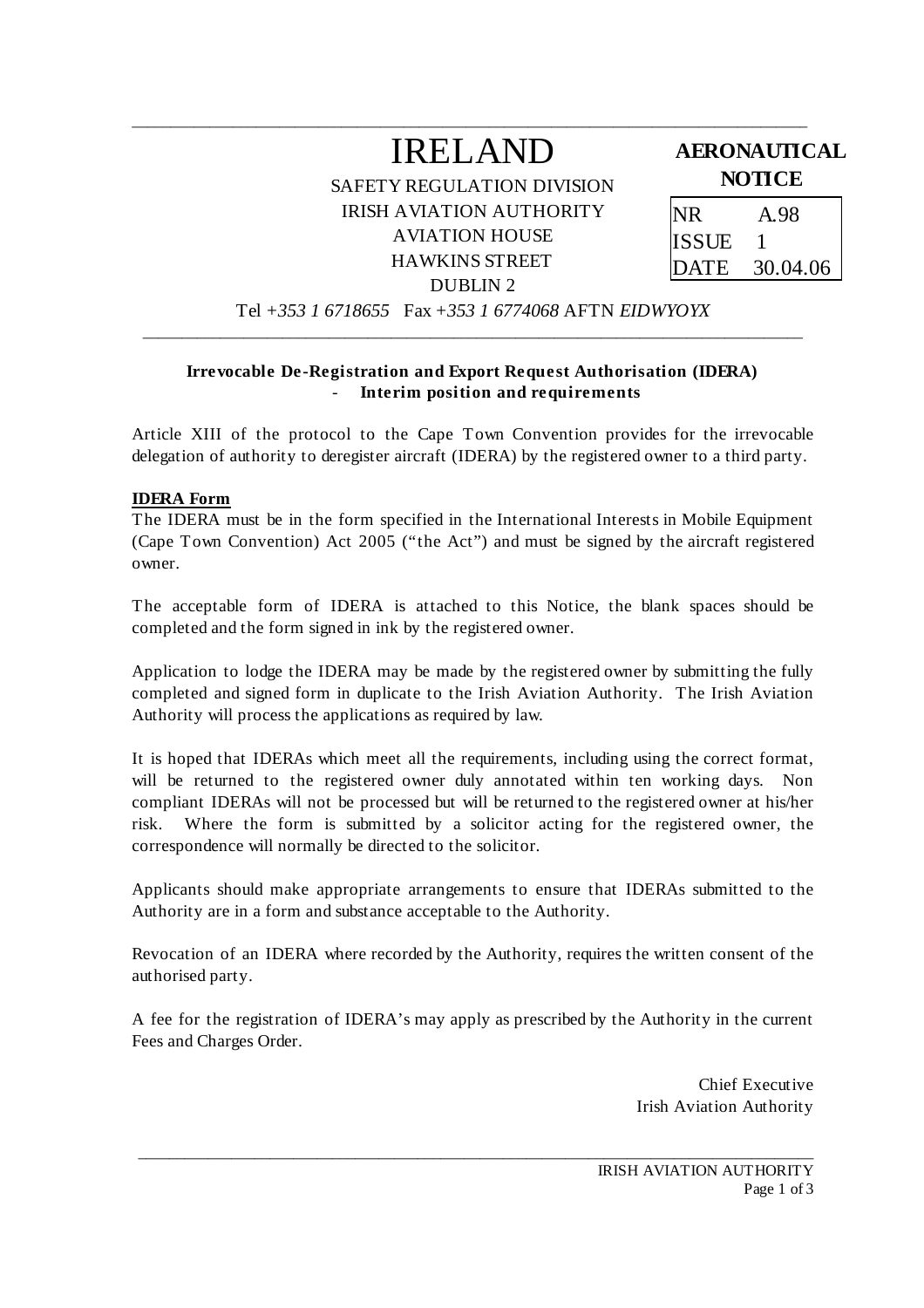## **FORM OF IRREVOCABLE DE-REGISTRATION AND EXPORT REQUEST AUTHORISATION**

Date:

**To: The Irish Aviation Authority** 

**Re: Irrevocable De-Registration and Export Request Authorisation** 

The undersigned is the registered owner (**name in full**)\*

- of the airframe/helicopter manufacturer name\*
- manufacturer model\*

- bearing manufacturers serial number\*
- and registration number/mark\* **EI-**

(together with all installed, incorporated or attached accessories, parts and equipment, the " aircraft").

 This instrument is an irrevocable de-registration and export request authorisation issued by the undersigned in favour of creditor (**name in full**)\*

 (" the authorised party") under the authority of Article XIII of the Protocol to the Convention on International Interests in Mobile Equipment on Matters specific to Aircraft Equipment. In accordance with that Article, the undersigned hereby requests:

- (i) recognition that the authorised party or the person it certifies as its designee is the sole person entitled to:
	- (a) procure the de-registration of the aircraft from the Irish Civil Aircraft Register maintained by the Irish Aviation Authority for the purposes of Chapter III of the *Convention on International Civil Aviation* , signed at Chicago, on 7 December 1944, and
	- (b) procure the export and physical transfer of the aircraft from Ireland; and